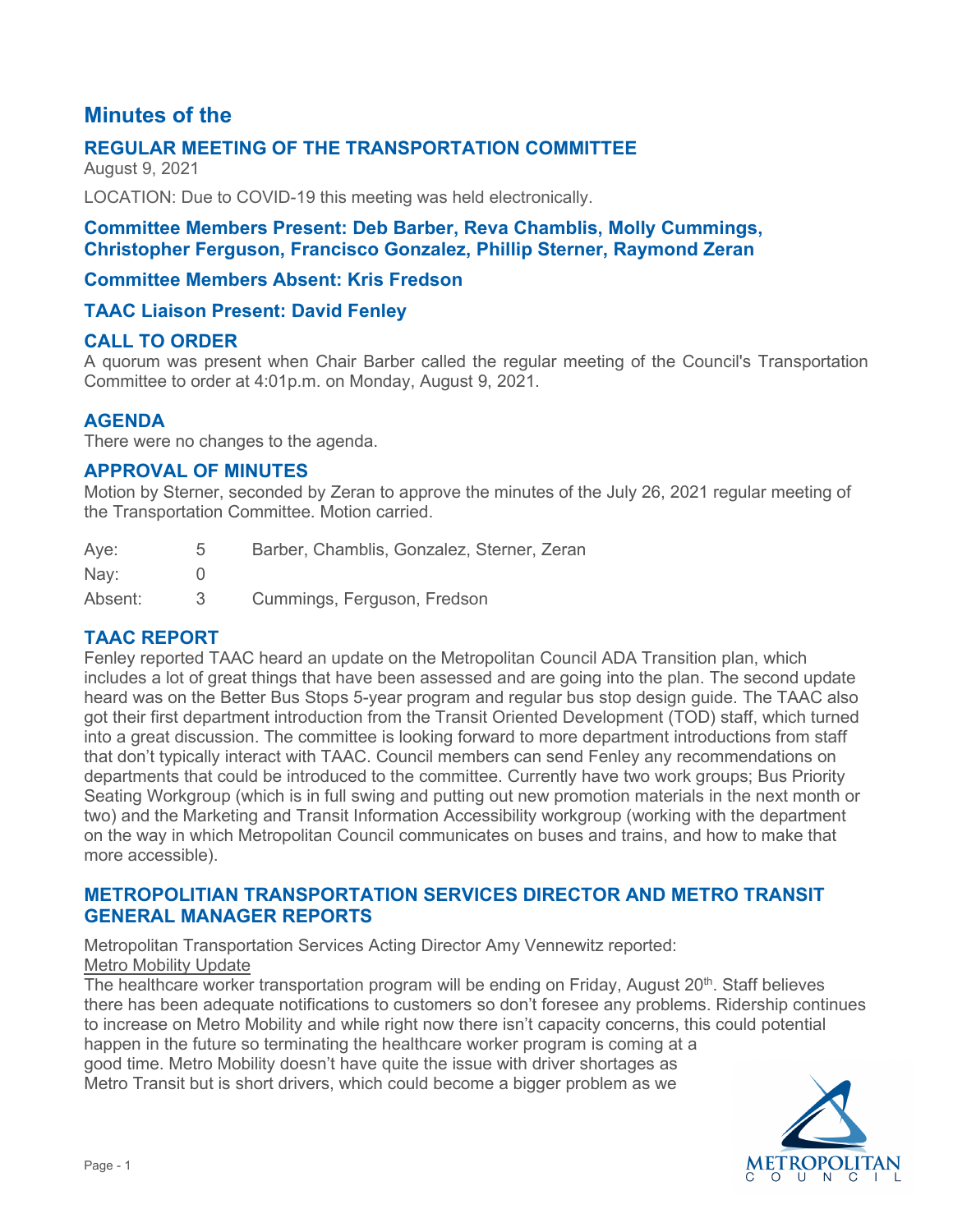head towards full capacity. Staff is coordinating with Metro Transit on their employment fairs.

Metro Transit General Manager Wes Kooistra reported:

#### COVID

Patterns being seen with COVID-19 infections in the workforce is mirroring the increase in infections being reported in the state. Metro Transit had 2 cases in June, 14 in July and in the first 8 days of August there have been 8 cases.

### **BUSINESS**

#### **Consent Items:**

1. There were no consent items on the agenda.

### **Non-Consent Items:**

1. **2021-173 SW:** METRO B Line – Award Design and Construction Administration Services Contract 20P322

Metro Transit BRT Assistant Director Katie Roth introduced Metro Transit Principal Engineer – BRT Projects Luke Sandstrom who presented this item. Chamblis asked to explain the significance of the Brooks Act Procurement process and why it doesn't have cost as a factor. Sandstrom replied that this procurement process is a requirement of using federal funds, cost can't be a factor it has to be a qualification-based evaluation. Ferguson asked that staff think about how we could add evaluation criteria around equity in procurements where cost isn't a factor. Chair Barber stated she would pass this onto the Procurement department.

#### Motion by Ferguson, seconded by Gonzalez:

That the Metropolitan Council authorize the Regional Administrator to award and execute contract 20P322 with Kimley-Horn and Associates, Inc., for design, engineering, and construction administration for the METRO B Line project in the amount not to exceed \$9,785,510. A same week Council action is requested to ensure timely advancement of the B Line.

Motion carried.

| Aye:    | $\sqrt{2}$ | Barber, Chamblis, Cummings, Ferguson, Gonzalez, Sterner, Zeran |
|---------|------------|----------------------------------------------------------------|
| Nav:    |            |                                                                |
| Absent: |            | Fredson                                                        |

#### 2. **2021-187 JT SW:** SWLRT Budget Amendment

Metro Transit Finance Director Ed Petrie presented this item. Ferguson asked if the project goes beyond this amount, where would the rest come from and are there concerns that more money will be spent than what has been allocation. Metro Transit SWLRT Project Director Jim Alexander replied that we will work with our funding partners, Hennepin County and the FTA, to address additional cost overruns, should they occur. Alexander continued that there are still some items to tackle, mainly the rescheduling of both the systems in the civil contracts but staff will keep Council Members up to date. Ferguson asked how Council members will know if they are approving contacts that aren't fully funded. Alexander responded before an item is brought to Committee/Council it will have to have the funding in place.

Motion by Zeran, seconded by Cummings:

That the Metropolitan Council authorizes the 2021 Unified Budget as indicated and in accordance with the attached tables.

Motion carried.